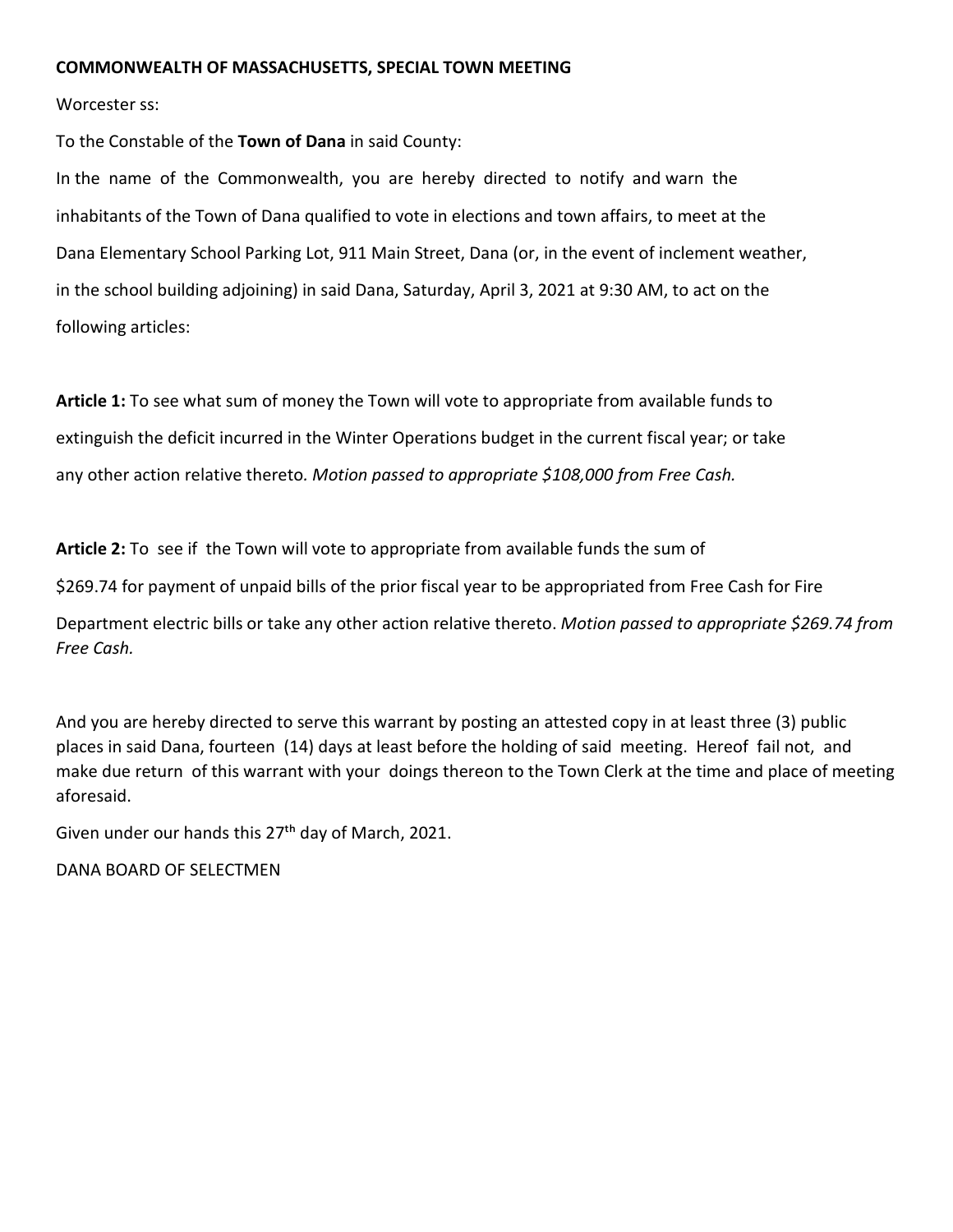# **COMMONWEALTH OF MASSACHUSETTS, ANNUAL TOWN MEETING**

Middlesex ss:

To: Constable of the **Town of Dana** in said County:

In the name of the Commonwealth, you are hereby directed to notify and warn the inhabitants of the Town of Dana qualified to vote in elections and town affairs, to meet at the Dana Elementary School Parking Lot, 911 Main Street, Dana (or, in the event of inclement weather, in the school building adjoining), Saturday, June 20, 2021 at 9:30 AM, to act on the following articles:

**Article 5.** To see if the Town will vote to set the following spending limits for the revolving funds authorized by Article XXXV of the Town By-laws:

- Library Books Revolving Fund **\$3,000**
- Cemetery Burial and Foundations Revolving Fund \$15,000;

Or take any other action relative thereto. *Motion passed by majority vote.*

**Article 7.** To see what sum of money the Town will vote to appropriate from available funds for the purpose of operating the Ashby Recycling Center & Transfer Station for FY 2022; or take any other action relative thereto. *Motion passed to appropriate the sum of \$24,000 from user fees and \$10,000 from retained earnings.* 

**Article 8.** To see what sum of money the Town will vote to appropriate from available funds for the purpose of operating the Ashby PEG Access Department for FY2022; or take any other action relative thereto. *Motion passed by majority vote to appropriate \$25,000 from the Peg Access fund.* 

**Article 9.** To see if the Town will vote to appropriate from Free Cash the sum of \$142,000 for the purpose of procuring twenty (20) self-contained breathing apparatus for the Fire Department, along with any allied equipment or expenses; or take any other action relative thereto. *Motion passed to appropriate \$142,000 from Free Cash.* 

**Article 10.** To see what sum of money the Town will vote to raise and appropriate or transfer from available funds to defray the expenses of the Town for the fiscal year commencing July 1, 2021, or take any other action relative thereto.

*Motion passed by majority vote to appropriate total of \$8,658,933.65 for the FY2022 Town of Dana Operating Budget to be funded by the sum of \$8,227,164.65 from raised and appropriate and the sum of \$431,769 from Free Cash.* 

**Article 11.** To see what sum of money the Town will vote to transfer from available funds for deposit into the Stabilization Fund; or take any other action relative thereto. *Motion to take no action.* 

And you are hereby directed to serve this warrant by posting an attested copy hereof in at least three (3) public places in Dana seven (7) days at least before the holding of said meeting. Hereof fail not, and make due return of this warrant, with your doings thereon, to the Town Clerk at the time and place of meeting aforesaid.

Given under our hands this  $27<sup>th</sup>$  day of May, 2021.

DANA BOARD OF SELECTMEN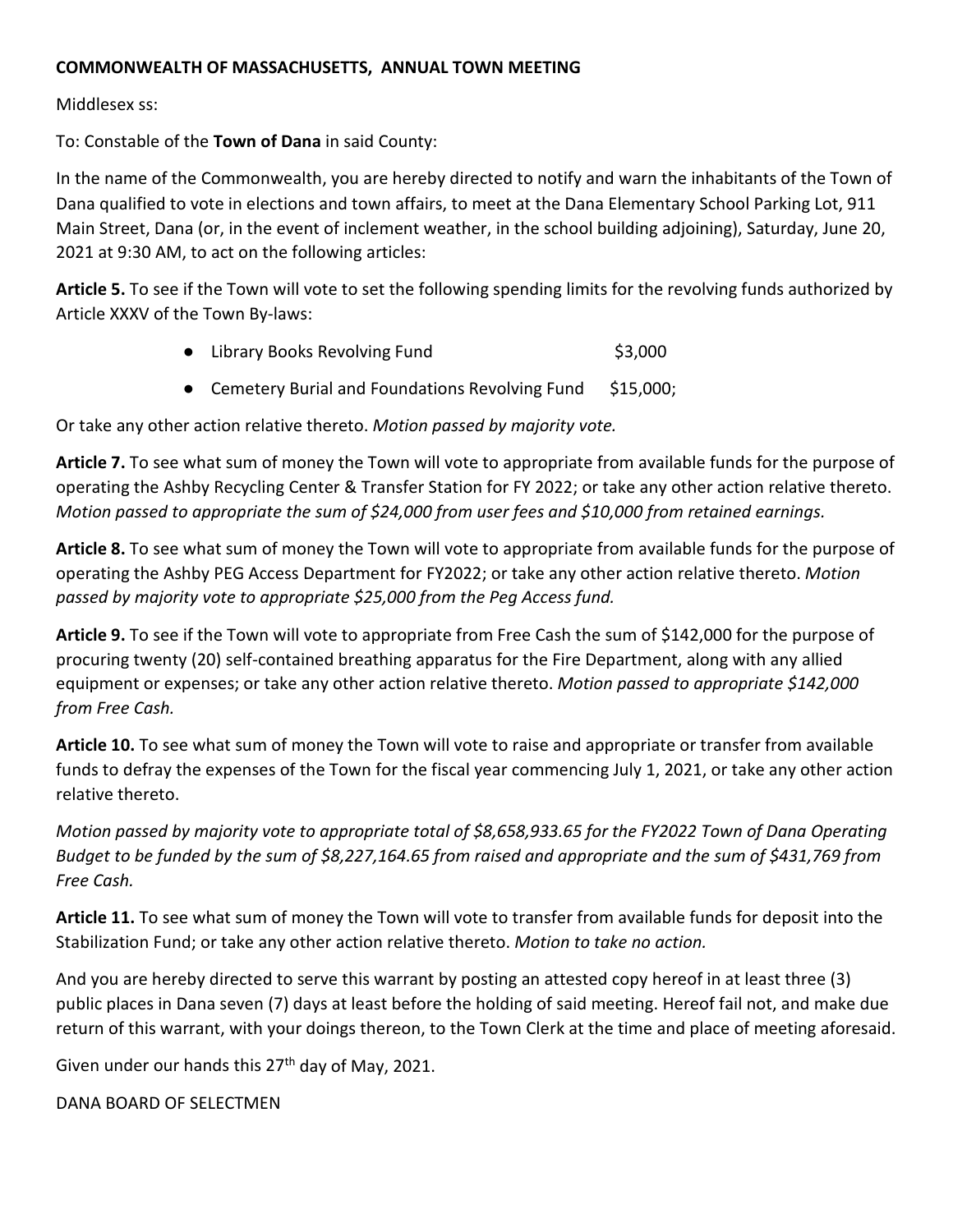

# C.S. 1-ER Commonwealth of Massachusetts Department of Revenue FY2022 NOTICE TO ASSESSORS OF ESTIMATED RECEIPTS

General Laws, Chapter 58, Section 25A

#### **A. EDUCATION**

| <b>Distributions and Reimbursements</b>               |              |
|-------------------------------------------------------|--------------|
| Chapter 70                                            | $\mathbf{0}$ |
| <b>School Transportation</b>                          | $\mathbf{0}$ |
| <b>Charter Tuition Reimbursement</b>                  | $\mathbf{0}$ |
| Smart Growth School Reimbursement                     | $\mathbf{0}$ |
| <b>Offset Items - Reserve for Direct Expenditure:</b> |              |
| School Choice Receiving Tuition                       | $\mathbf{0}$ |
| <b>Sub-Total, All Education Items:</b>                | $\bf{0}$     |
| <b>B. GENERAL GOVERNMENT:</b>                         |              |
| <b>Distributions and Reimbursements</b>               |              |
| Unrestricted General Government Aid                   | 464,959      |
| Local Share of Racing Taxes                           | $\theta$     |
| Regional Public Libraries                             | $\Omega$     |
| <b>Veterans Benefits</b>                              | 23,414       |
| Exemp: VBS and Elderly                                | 44,742       |
| State Owned Land                                      | 107,077      |
| <b>Offset Items - Reserve for Direct Expenditure:</b> |              |
| <b>Public Libraries</b>                               | 5,695        |
| <b>Sub-Total, All General Government:</b>             | 645,887      |
| <b>C. TOTAL ESTIMATED RECEIPTS:</b>                   | 645,887      |
|                                                       |              |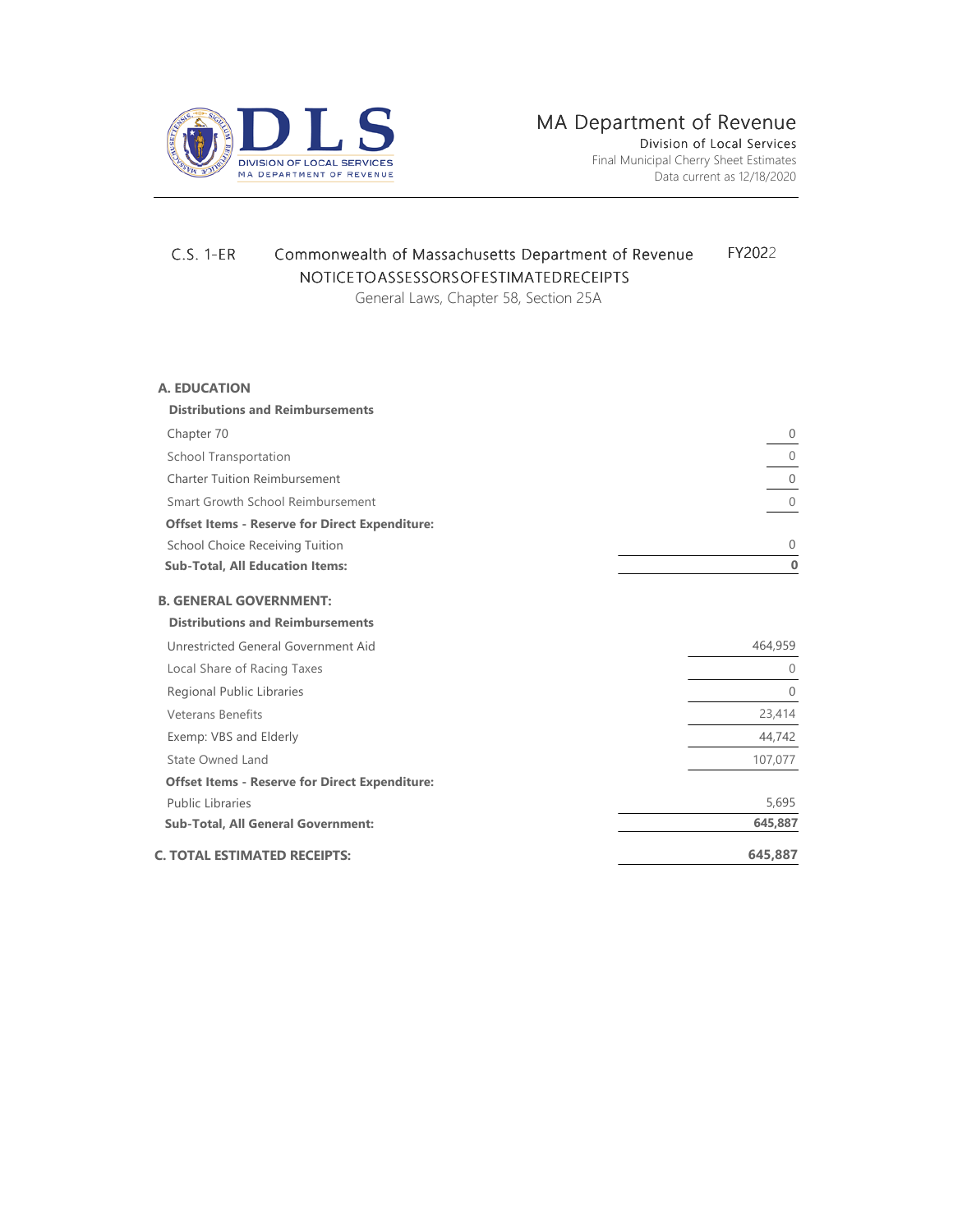# C.S. 1-ER Commonwealth of Massachusetts Department of Revenue FY2022 NOTICE TO ASSESSORS OF ESTIMATED CHARGES

General Laws, Chapter 59, Section 21

# **A. COUNTY ASSESSMENTS:** County Tax 0 Suffolk County Retirement 0 **Sub-Total, County Assessments: 0 B. STATE ASSESSMENTS AND CHARGES:** Retired Employees Health Insurance 0 Retired Teachers Health Insurance 0 Mosquito Control Projects 0 Air Pollution Districts 874 Metropolitan Area Planning Council 0 Old Colony Planning Council 0 RMV Non-Renewal Surcharge 3,940 **Sub-Total, State Assessments: 4,814 C. TRANSPORTATION AUTHORITIES:** MBTA  $\qquad \qquad \qquad \qquad 0$ Boston Metro. Transit District 0 Regional Transit 31,462 **Sub-Total, Transportation Assessments: 31,462 D. ANNUAL CHARGES AGAINST RECEIPTS:** Multi-Year Repayment Program 0 Special Education 0 STRAP Repayments 0 **Sub-Total, Annual Charges Against Receipts: 0 E. TUITION ASSESSMENTS:** School Choice Sending Tuition 0 Charter School Sending Tuition 0 **Sub-Total, Tuition Assessments: 0 F. TOTAL ESTIMATED CHARGES: 36,276**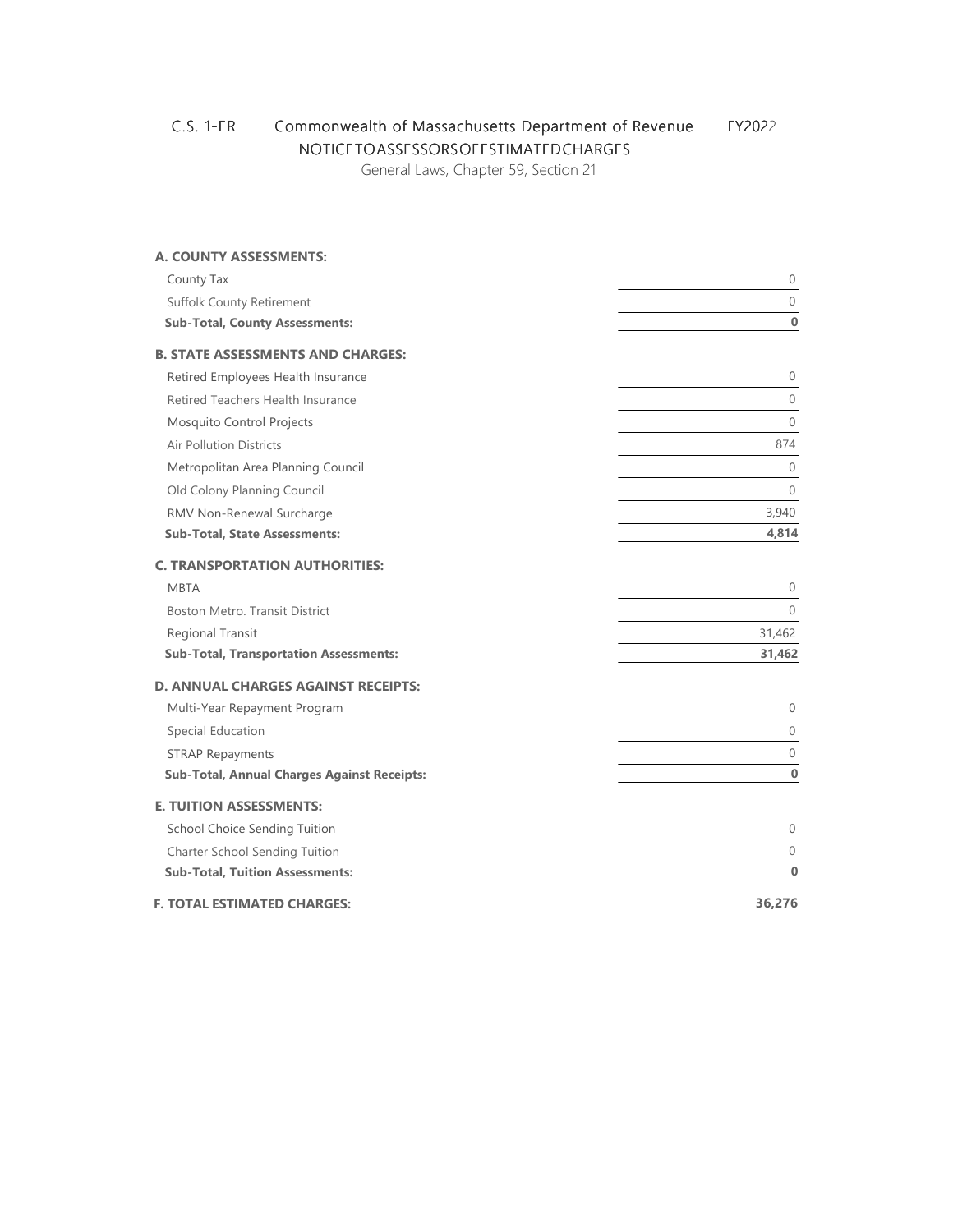Notification of free cash approval - Dana

#### **Massachusetts Department of Revenue** Division of Local Services

Kevin W. Brown, Commissioner Sean R. Cronin, Senior Deputy Commissioner of Local Services

1/14/2021

#### **NOTIFICATION OF FREE CASH APPROVAL - Town of Dana**

Based upon the un-audited balance sheet submitted, I hereby certify that the amount of available funds or "free cash" as of July 1, 2020 for the Town of Dana is:

| General Fund |                                  | \$682.039.00 |
|--------------|----------------------------------|--------------|
|              | Enterprise Fund Transfer Station | \$12,850.00  |

This certification is in accordance with the provisions of G. L. Chapter 59, §23, as amended.

Certification letters will be emailed to the mayor/manager, board of selectmen, prudential committee, finance director and treasurer immediately upon approval, provided an email address is reported in DLS' Local Officials Directory. Please forward to other officials as you deem appropriate.

Sincerely,

Jani Tane Handy

Mary Jane Handy Director of Accounts Massachusetts Department of Revenue

TO: Local Officials

CC: colburnb@dor.state.ma.us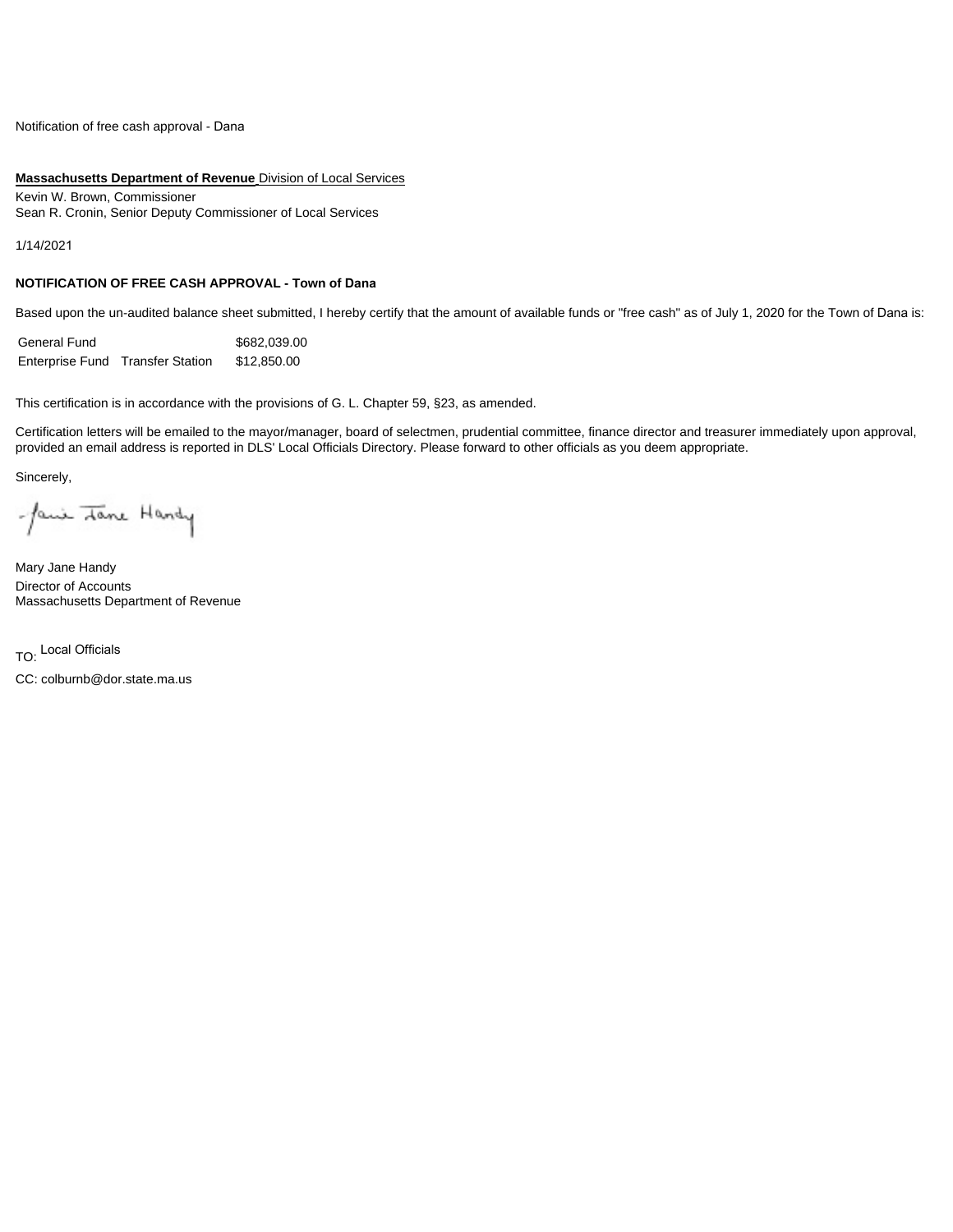# **SCHEDULE A-2**

## **ENTERPRISE FUNDS CH. 44 S.53 F1/2 et al - Fiscal Year 2022**

| Enterprise fund number:                                       | A-2(1ST)              |
|---------------------------------------------------------------|-----------------------|
| Type of enterprise fund:                                      | <b>Trash Disposal</b> |
| Name of enterprise fund/statutory reference: Transfer Station |                       |

|                                                                | (a)<br>FY 2021         | (b)<br>FY 2022            |                                               |
|----------------------------------------------------------------|------------------------|---------------------------|-----------------------------------------------|
| 1. Enterprise revenues and available funds                     | <b>Actual Revenues</b> | <b>Estimated Revenues</b> |                                               |
| a. User charges                                                | 30,946.12              | 24.000.00                 |                                               |
| Other departmental revenue                                     | 0.00                   | 0.00                      |                                               |
| Investment income                                              | 0.00                   | 0.00                      |                                               |
| Total revenues                                                 | 30,946.12              | 24,000.00                 |                                               |
| Retained earnings appropriated from July 1, 2020 Certification | 0.00                   | 10,000.00 **              |                                               |
| Retained earnings appropriated from July 1, 2021 Certification |                        | $0.00$ **                 |                                               |
| Other enterprise available funds                               |                        | 0.00                      |                                               |
| Total revenues and available funds                             | 30,946.12              |                           | 34,000.00 (To Recap Pg 2, Part III B, line 3) |
|                                                                |                        |                           |                                               |

\* Written documentation should be uploaded to support increases of estimated vs actual revenues

\*\* Retained earnings must be certified by the Director of Accounts prior to appropriation

#### 2. Total costs appropriated

|    | a. Costs appropriated in the enterprise fund                              |           |                                      |  |
|----|---------------------------------------------------------------------------|-----------|--------------------------------------|--|
|    | Salaries, wages and expenses                                              | 34,000.00 |                                      |  |
|    | Capital Outlay                                                            | 0.00      |                                      |  |
|    | Other                                                                     | 0.00      |                                      |  |
|    | Total costs appropriated in the enterprise fund                           |           | 34,000.00 2a                         |  |
|    | b. Indirect costs appropriated in the general fund                        |           |                                      |  |
|    | <b>Health Insurance</b>                                                   | 0.00      |                                      |  |
|    | Pension                                                                   | 0.00      |                                      |  |
|    | Debt                                                                      | 0.00      |                                      |  |
|    | Other                                                                     | 0.00      |                                      |  |
|    | Total costs appropriated in the general fund                              |           | 0.002b                               |  |
|    | Total costs                                                               |           | $34,000.002a + 2b$                   |  |
|    | 3. Calculation of subsidy (see instructions)                              |           |                                      |  |
|    | Revenue and available funds                                               |           | 34,000.00 (part 1 col b)             |  |
|    | Less: Total costs                                                         |           | 34,000.00 (part 2 total costs)       |  |
|    | Less: Prior year deficit                                                  |           | 0.00 (To Recap Pg 2 Part II B)       |  |
|    | (Negative represents subsidy)                                             | 0.00      |                                      |  |
|    | 4. Sources of funding for costs appropriated in the enterprise fund       |           |                                      |  |
|    | a. Revenue and available funds                                            | 34,000.00 |                                      |  |
| b. | Taxation                                                                  | 0.00      |                                      |  |
|    | c. Free Cash                                                              | 0.00      |                                      |  |
|    | d. Non-Enterprise Available Funds                                         | 0.00      |                                      |  |
|    | Total sources of funding for costs appropriated in the enterprise<br>fund |           | 34,000.00 (Must equal total part 2a) |  |

No signatures to display.

**NOTE : The information is preliminary and is subject to change.**

**Signatures**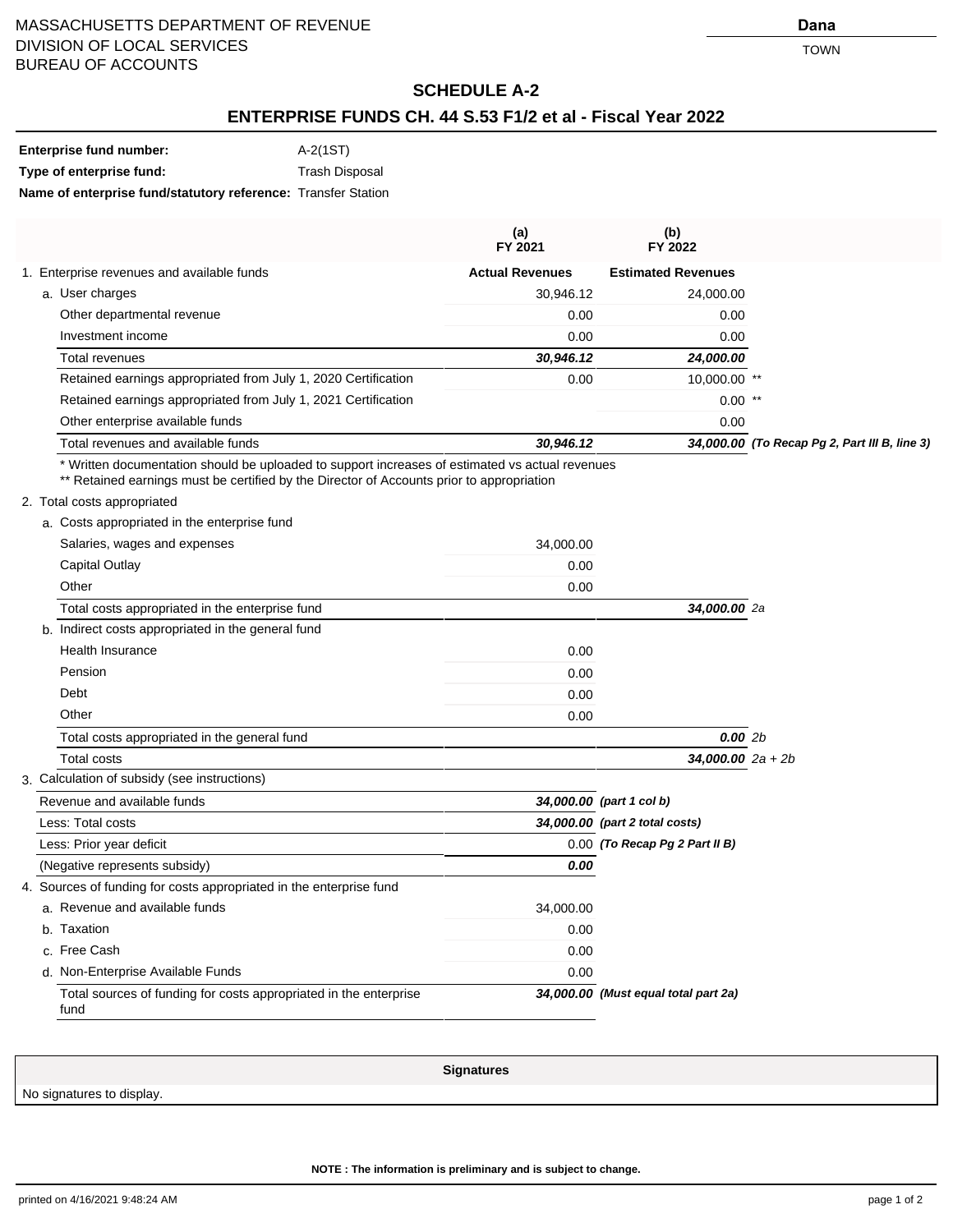#### MASSACHUSETTS DEPARTMENT OF REVENUE **Dana** DIVISION OF LOCAL SERVICES TOWN BUREAU OF ACCOUNTS

# **SCHEDULE A-2**

# **ENTERPRISE FUNDS CH. 44 S.53 F1/2 et al - Fiscal Year 2022**

**Documents**

No documents have been uploaded.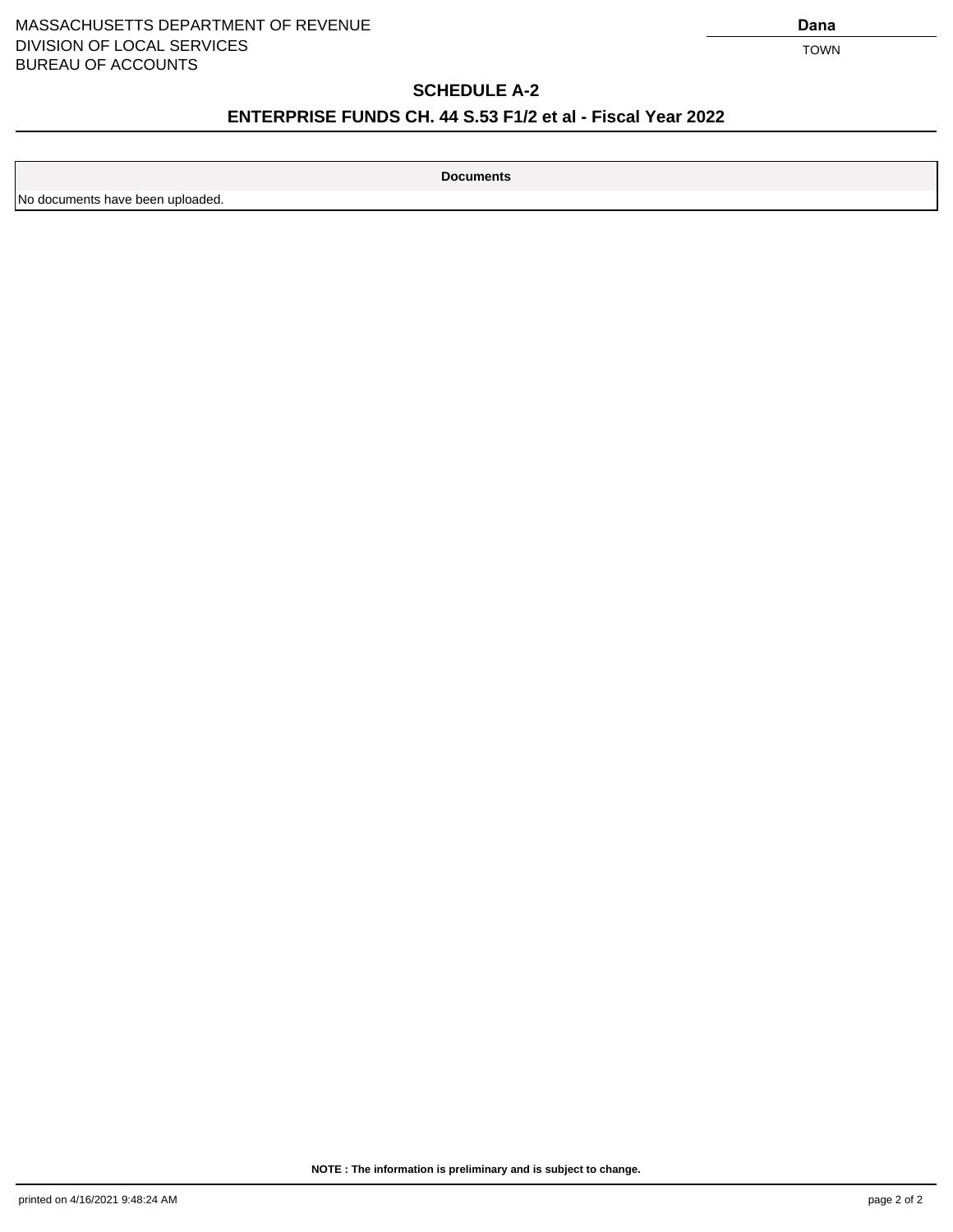# **Schedule B-1**

# **Free Cash Certification and Appropriation - Fiscal Year 2022**

| Part I                                                                      |            |                                 |
|-----------------------------------------------------------------------------|------------|---------------------------------|
|                                                                             |            | <b>Date Certified</b>           |
| 1. 7/1/2020 Free Cash Certification                                         | 682,039.00 |                                 |
| ADD:                                                                        |            |                                 |
| 2. Free Cash Update Part I                                                  | 0.00       |                                 |
| <b>TOTAL</b>                                                                | 682.039.00 |                                 |
| <b>Subtract Free Cash Appropriated From This Certification</b>              |            |                                 |
| 3. FY 2021 Recap                                                            | 0.00       |                                 |
| 4. FY 2022 Recap (check to Recap page 4, column c)                          | 682,038.74 |                                 |
| 5. FY 2022 Recap appropriated on or before June 30th to reduce the tax rate |            | 0.00 To Recap pg 2 Part IIId 1a |
| <b>Balance of Unappropriated Free Cash Part I:</b>                          | 00.26 L    |                                 |
|                                                                             |            |                                 |
| Part II                                                                     |            |                                 |
|                                                                             |            | <b>Date Certified</b>           |
| 1. 7/1/2021 Free Cash Certification                                         | 0.00       |                                 |
| ADD:                                                                        |            |                                 |
| 2. Free Cash Update Part II                                                 | 0.00       |                                 |
| <b>TOTAL:</b>                                                               | 0.00       |                                 |
| <b>Subtract Free Cash Appropriated From This Certification</b>              |            |                                 |
| 3. FY 2022 Recap (check to Recap page 4, column c)                          | 0.00       |                                 |
| 4. FY 2022 Recap appropriated on or after July 1st to reduce the tax rate   | 0.00       | To Recap pg 2 Part IIId 1b      |

**Signatures**

No signatures to display.

**Documents**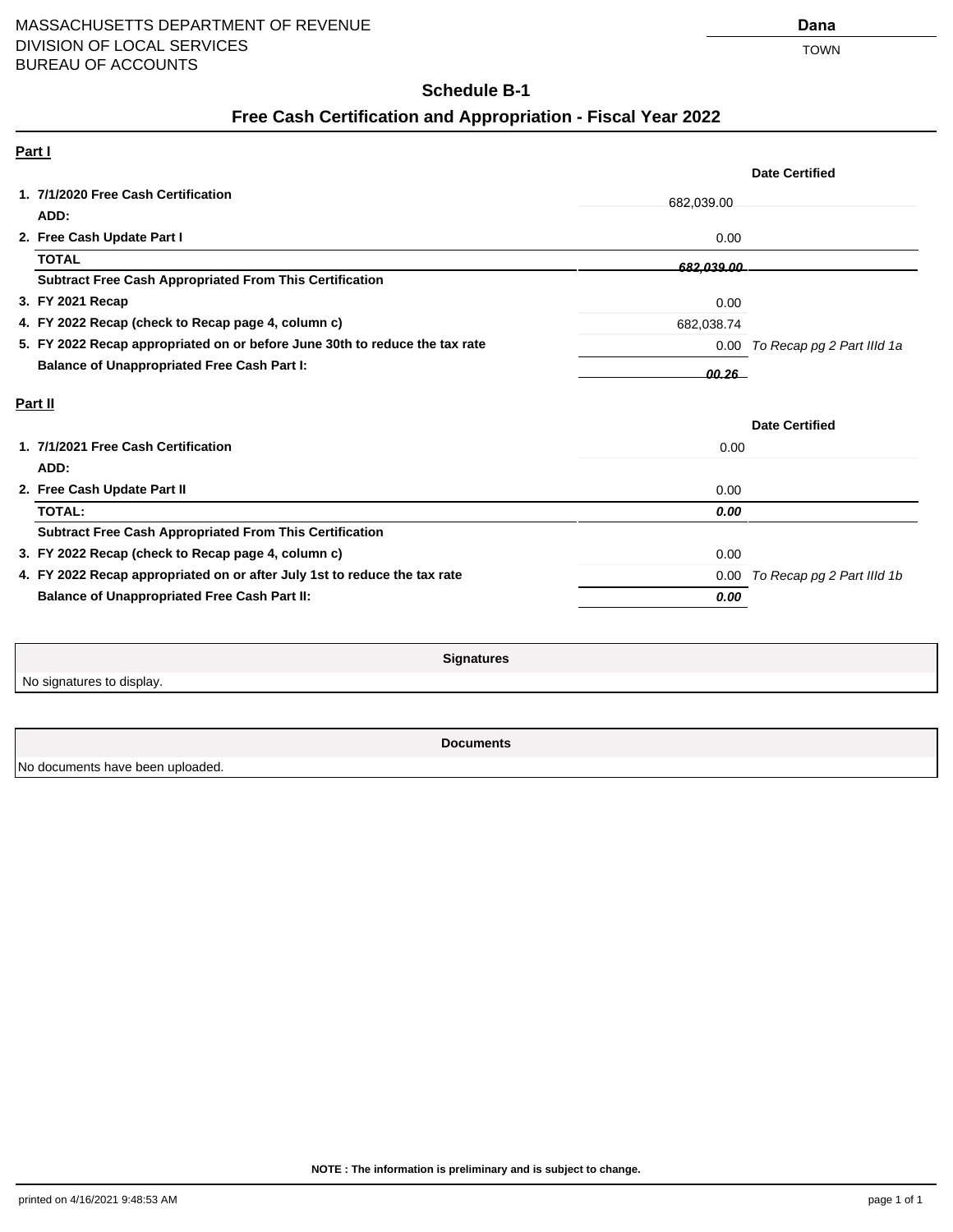(Must equal Recap page 4 column d)

**Amount in Fund When Approp. was Made**

Column (A) must be greater than or equal to the amount of the appropriation in Column (B) at the time of the appropriation unless otherwise specified by general or special law.

**Signatures**

06/20/2021 PEG Access PEG Access 205,807.95 25,000.00

No signatures to display.

**Date of Appropriation**

**Documents**

No documents have been uploaded.

**NOTE : The information is preliminary and is subject to change.**

**Col. B. Amount of Appropriation**

**Total 25,000.00**

#### **Schedule B-2**

# **SOURCES AND USES OF OTHER AVAILABLE FUNDS - Fiscal Year 2022**

**Source of Fund Use of Fund Col. A**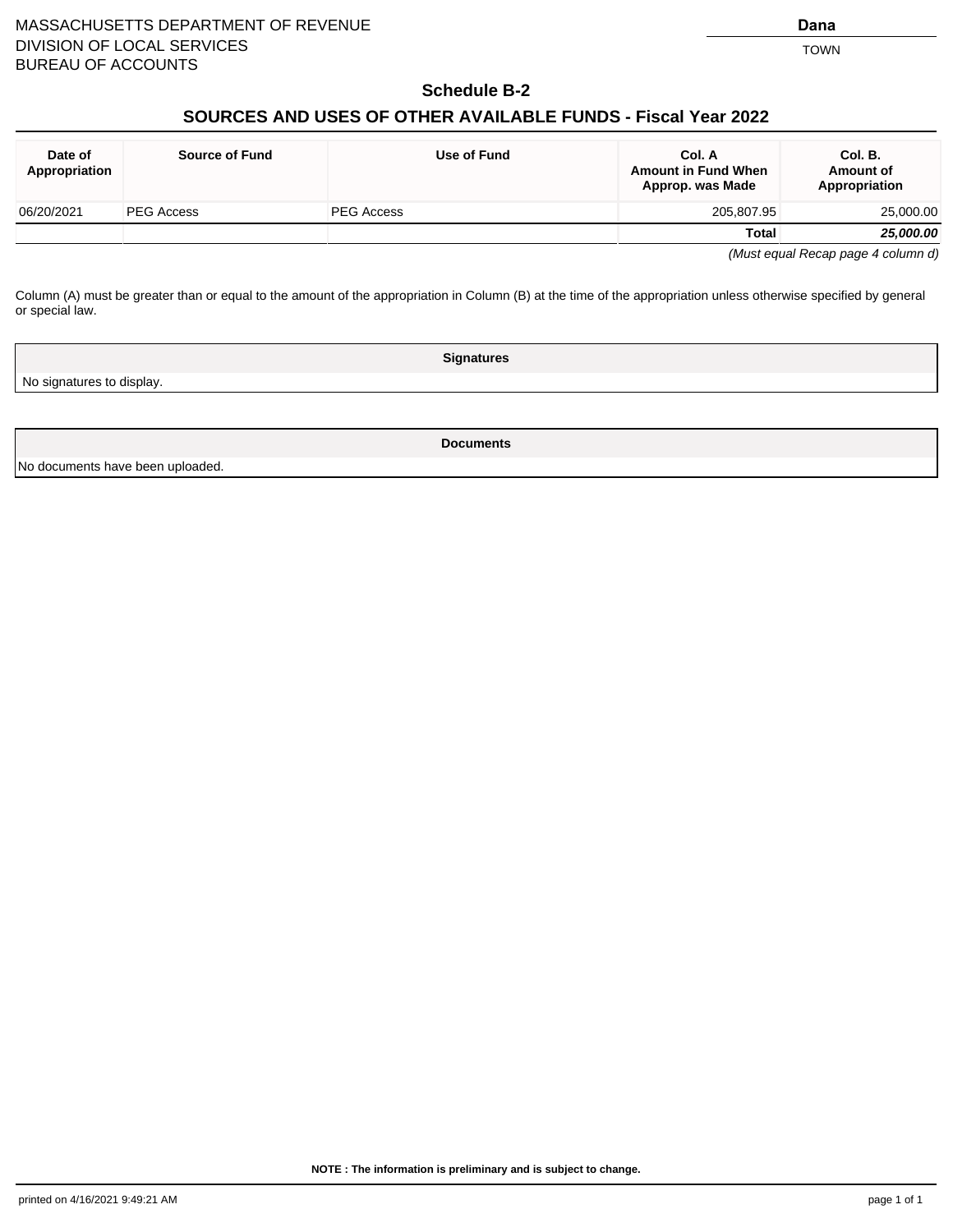#### MASSACHUSETTS DEPARTMENT OF REVENUEDIVISION OF LOCAL SERVICESTOWN TO A THE CONTROL OF THE CONTROL OF THE CONTROL OF THE CONTROL OF THE CONTROL OF THE CONTROL OF THE CONTROL OF THE CONTROL OF THE CONTROL OF THE CONTROL OF THE CONTROL OF THE CONTROL OF THE CONTROL OF THE CONTROL OF TH BUREAU OF ACCOUNTS

**Dana**

## **Schedule DE-1**

## **Debt Exclusion - Fiscal Year 2022**

| (A) Ballot<br><b>Vote Date</b> | (B) Purpose(s) of Exclusion Vote     | (C) Date of<br>original<br>issuance<br>note/bond<br>per<br>purpose(s) | (D)<br>Temp<br>or<br>Perm<br>(T/P) | (E) FY 2021<br><b>Net Excluded</b><br><b>Debt Service</b> | (F) FY 2021<br><b>Gross Debt</b><br><b>Service</b><br><b>Expended</b> | (G) FY 2022<br><b>Gross Debt</b><br><b>Service</b><br><b>Excludable</b> | (H)<br><b>Reimbursement</b><br>adjustments<br>(Whole<br>numbers only) | (I) FY 2022 Net<br><b>Excluded Debt</b><br><b>Service</b> |
|--------------------------------|--------------------------------------|-----------------------------------------------------------------------|------------------------------------|-----------------------------------------------------------|-----------------------------------------------------------------------|-------------------------------------------------------------------------|-----------------------------------------------------------------------|-----------------------------------------------------------|
| 07/11/2017                     | <b>HBMS Window HVAC</b>              | 02/05/2018                                                            |                                    | 33,817                                                    | 21,618                                                                | 33,817                                                                  | $\mathbf{0}$                                                          | 33,817                                                    |
| 07/11/2017                     | SECC Roof, Interior, HVAC            | 02/05/2018                                                            |                                    | 18,657                                                    | 7,583                                                                 | 18,657                                                                  | $\mathbf{0}$                                                          | 18,657                                                    |
| 07/11/2017                     | VBES Roof, Window, HVAC              | 02/05/2018                                                            |                                    | 511                                                       | 371                                                                   | 511                                                                     | 0                                                                     | 511                                                       |
| 04/28/2014                     | <b>HS Project</b>                    | 02/05/2018                                                            |                                    | 54,882                                                    | 31,110                                                                | 54,882                                                                  | $\mathbf{0}$                                                          | 54,882                                                    |
| 04/28/2014                     | NMRHS High School Project            | 06/17/2016                                                            | P                                  | 81,629                                                    | 97,302                                                                | 81,629                                                                  | $\mathbf{0}$                                                          | 81,629                                                    |
| 04/28/2014                     | <b>NMRHS High School Project</b>     | 02/15/2017                                                            | P                                  | 177,517                                                   | 199,778                                                               | 177,517                                                                 | $\overline{0}$                                                        | 177,517                                                   |
| 07/11/2017                     | VB ARP Feasibility Study-Window/Roof | 05/22/2017                                                            |                                    | 15                                                        | $\mathbf{0}$                                                          | 15                                                                      | $\mathbf 0$                                                           | 15                                                        |
| 07/11/2017                     | HBMS ARP Feasibility Study-Window    | 05/22/2017                                                            |                                    | 850                                                       | $\mathbf{0}$                                                          | 850                                                                     | $\mathbf 0$                                                           | 850                                                       |
|                                |                                      |                                                                       | Total:                             | 367,878                                                   | 357,762                                                               | 367,878                                                                 | $\overline{0}$                                                        | 367,878                                                   |

REIMBURSEMENTS: School Building Assistance, Library Construction Grants etc.

ADJUSTMENTS: Prior year interest not included, rate or term different than estimate

**Signatures**

No signatures to display.

**Documents**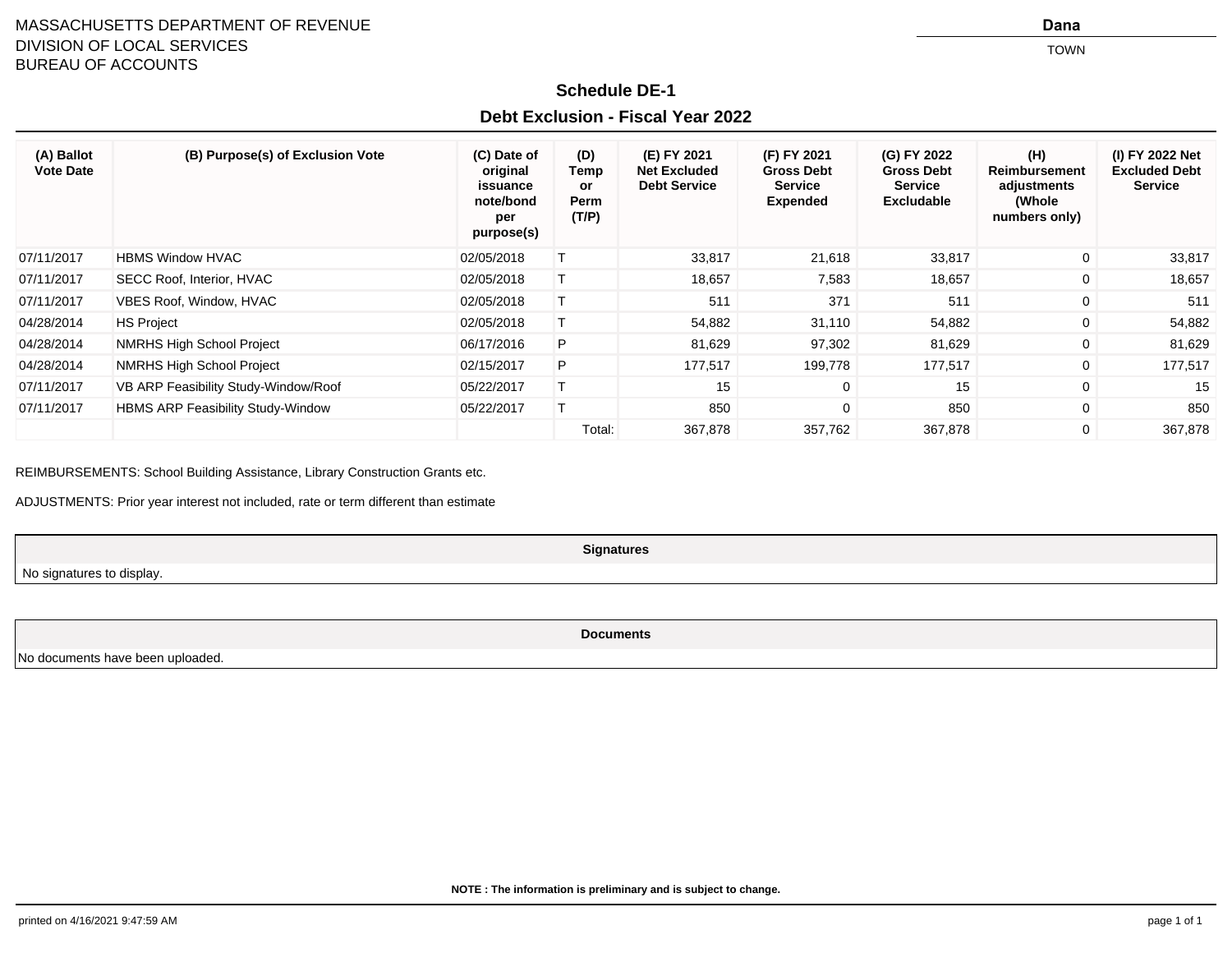**Dana**

# **SCHEDULE OL-1OVERLAY WORKSHEET - Fiscal Year 2022**

|     | <b>Overlay Available</b>                                        |            |           |           |                                          |           |           |
|-----|-----------------------------------------------------------------|------------|-----------|-----------|------------------------------------------|-----------|-----------|
| 1.  | Overlay Balance as of 6/30/2021                                 | 92,419.54  |           |           |                                          |           |           |
| 2.  | Overlay from FY 2022 (Tax Rate Recap Page 2 IId)                | 89,458.52  |           |           |                                          |           |           |
| 3.  | Overlay Balance Available (Add lines 1 and 2)                   | 181,878.06 |           |           |                                          |           |           |
|     | <b>Overlay Use</b>                                              |            |           |           |                                          |           |           |
| 4.  | Overlay Transferred to Overlay Surplus after 7/1/2021           | 0.00       |           |           |                                          |           |           |
| 5.  | Other Overlay Charges after 7/1/2021                            | 0.00       |           |           | <b>Abatements and Exemptions Granted</b> |           |           |
| 6.  | 5 year Average Abatements And Exemptions Granted thru 6/30/2021 | 62,666.11  | FY 2021   | FY 2020   | FY 2019                                  | FY 2018   | FY 2017   |
| 7.  | Overlay Balance Needed (Add lines 4 thru 6)                     | 62,666.11  | 76,981.96 | 73,413.83 | 62,889.44                                | 48,459.59 | 51,585.74 |
|     |                                                                 |            |           |           | 5-year average FY 2017 to FY 2021        |           | 62,666.11 |
| 8.  | Overlay Balance Available in excess of Overlay Balance Needed   |            |           |           |                                          |           |           |
|     | (negative indicates a Shortfall) (subtract line 7 from line 3)  | 119,211.95 |           |           |                                          |           |           |
|     | <b>Potential Future Liabilities</b>                             |            |           |           |                                          |           |           |
| 9.  | Real Estate Tax Receivables as of 6/30/2021                     | 99,475.46  |           |           |                                          |           |           |
| 10. | Personal Property Tax Receivables as of 6/30/2021               | 955.59     |           |           |                                          |           |           |
| 11. | <b>Pending ATB or Court decision(s)</b>                         | 0.00       |           |           |                                          |           |           |
| 12. | <b>Total Potential Future Liabilities</b>                       | 100,431.05 |           |           |                                          |           |           |

No signatures to display.

**Signatures**

**Documents**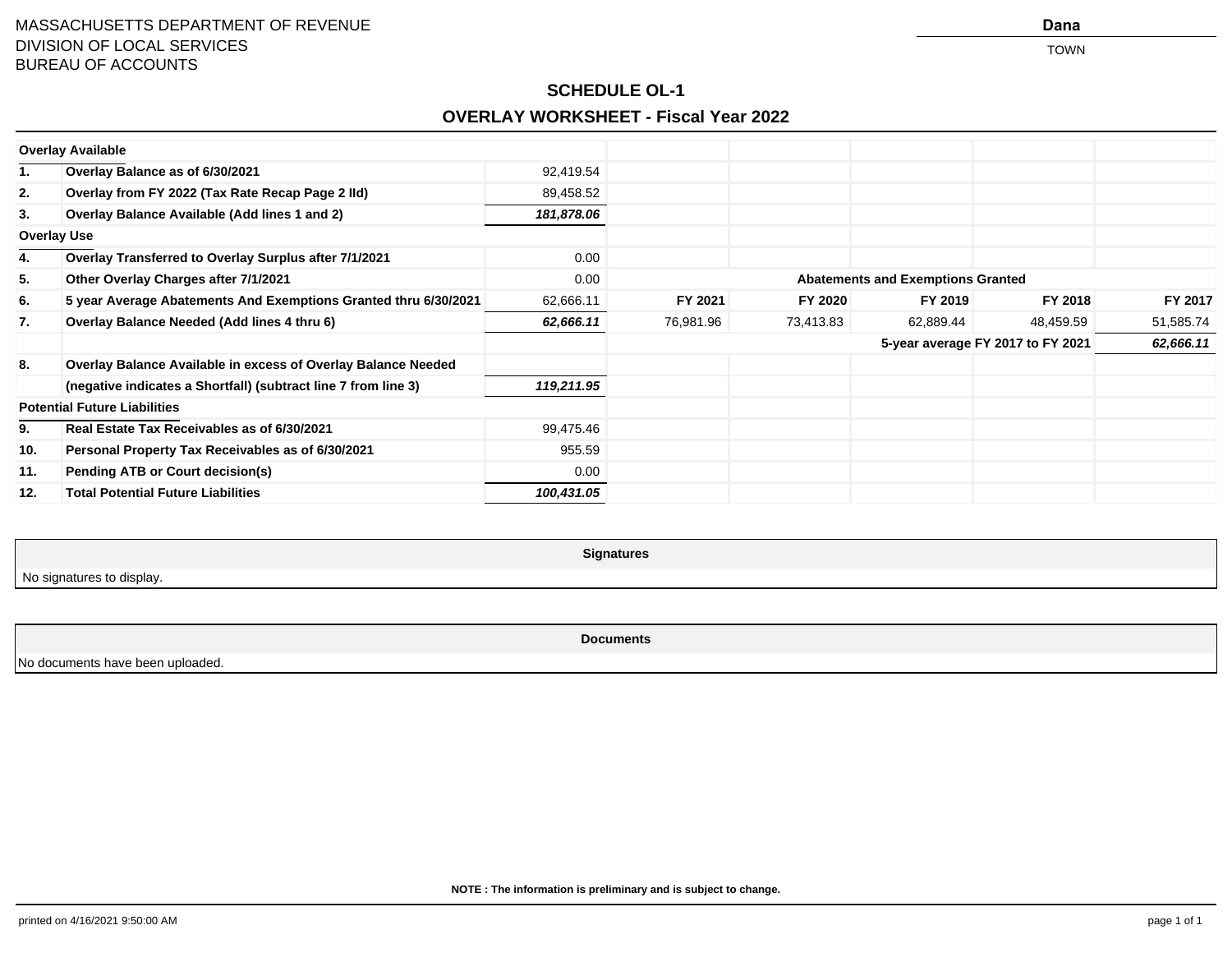# **Levy Limit Fiscal Year 2022**

|     | FOR BUDGET PLANNING PURPOSES                         |               |                    |
|-----|------------------------------------------------------|---------------|--------------------|
|     | <b>I. TO CALCULATE THE FY 2021 LEVY LIMIT</b>        |               |                    |
| А.  | FY 2020 Levy Limit                                   | 6,209,856     |                    |
|     | A1. Amended FY 2020 Growth                           | 1,605         |                    |
| В.  | ADD (IA + IA1)*2.5%                                  | 155,287       |                    |
| C.  | ADD FY 2021 New Growth                               | 42,886        |                    |
| C1. | ADD FY 2021 New Growth Adjustment                    | 0             |                    |
| D.  | ADD FY 2021 Override                                 | 0             |                    |
| Е.  | FY 2021 Subtotal                                     | 6,409,634     |                    |
| F.  | FY 2021 Levy Ceiling                                 | 9,133,367     | 6,409,634          |
|     |                                                      |               | FY 2021 Levy Limit |
|     | <b>II. TO CALCULATE THE FY 2022 LEVY LIMIT</b>       |               |                    |
| А.  | FY 2021 Levy Limit from I                            | 6,409,634     |                    |
| A1. | Amended FY 2021 Growth                               | 0             |                    |
| В.  | ADD (IIA + IIA1)*2.5%                                | 160,241       |                    |
| C.  | ADD FY 2022 New Growth                               | 42,248        |                    |
| C1. | ADD FY 2022 New Growth Adjustment                    | 0             |                    |
| D.  | ADD FY 2022 Override                                 | 0             |                    |
| Ε.  | ADD FY 2022 Subtotal                                 | 6,612,123     |                    |
| F.  | FY 2022 Levy Ceiling                                 | 9,133,367 II. | 6,612,123          |
|     |                                                      |               | FY 2022 Levy Limit |
|     | III. TO CALCULATE THE FY 2022 MAXIMUM ALLOWABLE LEVY |               |                    |
| А.  | FY 2022 Levy Limit from II.                          | 6,612,123     |                    |
| В.  | FY 2022 Debt Exclusion(s)                            | 367,878       |                    |
| C.  | FY 2022 Capital Expenditure Exclusion(s)             | 0             |                    |
| D.  | FY 2022 Stabilization Fund Override                  | 0             |                    |
| Е.  | FY 2022 Other Adjustment :                           | 0             |                    |
| F.  | FY 2022 Water/Sewer                                  | 0             |                    |
| G.  | FY 2022 Maximum Allowable Levy                       | 6,980,001     |                    |
|     |                                                      |               |                    |

No signatures to display.

**Signatures**

**Documents**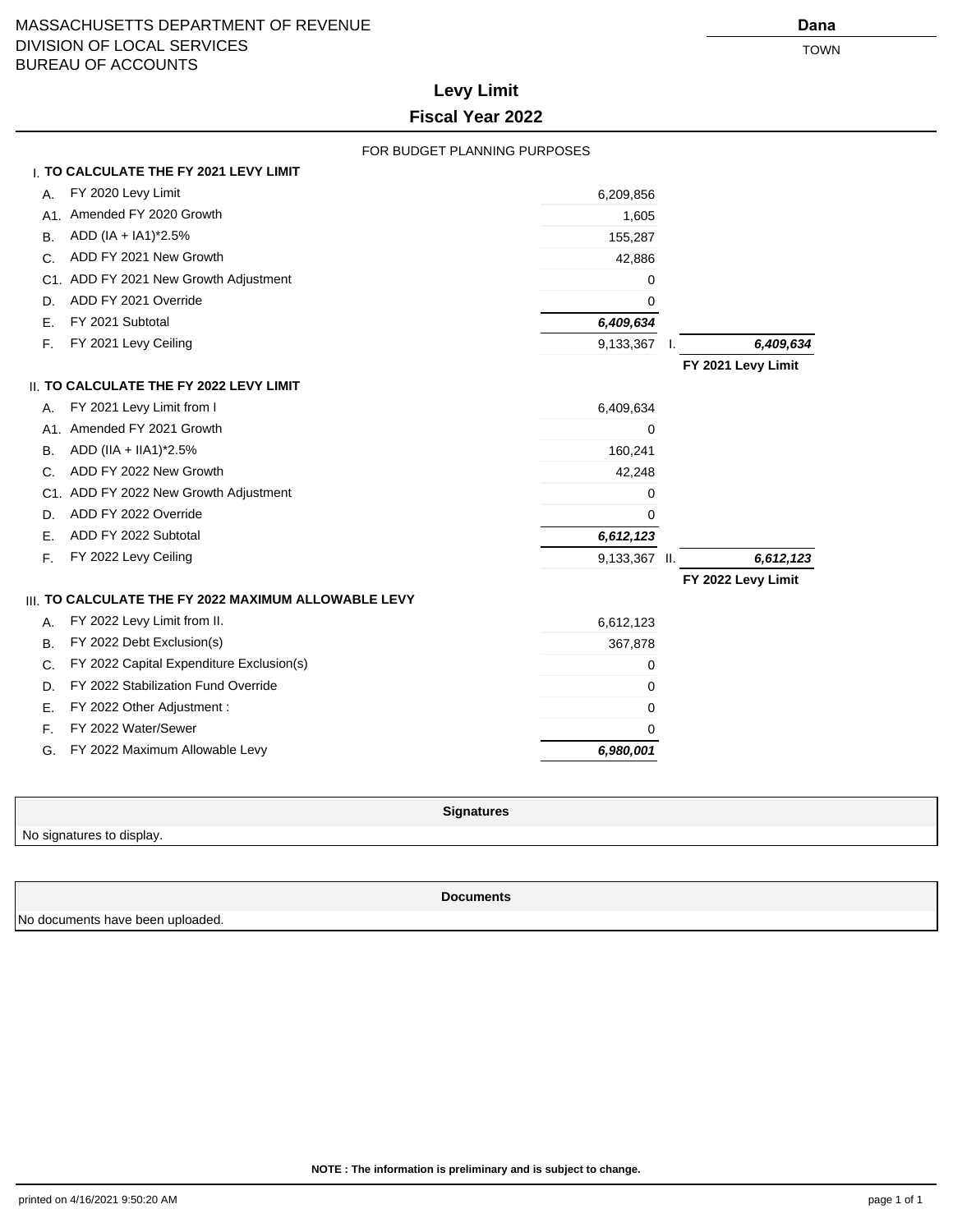### MASSACHUSETTS DEPARTMENT OF REVENUE **Dana** DIVISION OF LOCAL SERVICES TOWN TO A SERVICE SERVICE SERVICE SERVICE SERVICE SERVICE SERVICE SERVICE SERVICE S BUREAU OF ACCOUNTS

## **CLASSIFICATION TAX ALLOCATION**

#### **Fiscal Year 2022**

#### **1. The selected Residential Factor is 1.000000**

**If you desire each class to maintain 100% of its full values tax share, indicate a residential factor of ''1'' and go to question 3.**

**2. In computing your residential factor, was a discount granted to Open Space?**

#### Yes \_ No <u>X</u>

If Yes, what is the percentage discount?  $Q$ 

#### **3. Was a residential exemption adopted?**

#### Yes \_ No <u>X</u>

#### If Yes, please complete the following:

| Class 1 Total Assessed Value $=$ 342.401.214 X |  |                           |                              |
|------------------------------------------------|--|---------------------------|------------------------------|
| Class 1 Total Parcel Count *                   |  | Selected Res. Exemption % | <b>Residential Exemption</b> |

\* Include all parcels wtih a Mixed-Use Residential designation

Applicable number of parcels to receive exemption  $Q$ 

Net value to be exempted  $Q$ 

#### **4. Was a small commercial exemption adopted?**

#### Yes \_ No <u>X</u>

#### **% Selected** 0

| If Yes, please complete the following: |  |
|----------------------------------------|--|
| No. of parcels eligible                |  |
| Total value of parcels                 |  |
| Total value to be exempted             |  |

5. The following information was derived from the LA-7. Please indicate in column D percentages (accurate to 4 digits to the right of the decimal point) which result from your selected residential factor. (If a residential factor of "1" has been selected, you may leave Column D blank.)

| A<br><b>Class</b>        | в<br><b>Certified Full and</b><br><b>Fair Cash Value</b><br><b>Assessments</b> | C<br><b>Percentage Full Value</b><br><b>Shares of Total Tax Levy</b> | D<br><b>New Percentage</b><br><b>Shares of Total Tax</b><br>Levy |
|--------------------------|--------------------------------------------------------------------------------|----------------------------------------------------------------------|------------------------------------------------------------------|
| Residential              | 342,401,214.00                                                                 | 93.7226%                                                             | 93.7226%                                                         |
| <b>Open Space</b>        | 0.00                                                                           | 0.0000%                                                              | 0.0000%                                                          |
| Commercial               | 11,183,287.00                                                                  | 3.0611%                                                              | 3.0611%                                                          |
| <b>Industrial</b>        | 1,232,600.00                                                                   | 0.3374%                                                              | 0.3374%                                                          |
| <b>Personal Property</b> | 10,517,574.00                                                                  | 2.8789%                                                              | 2.8789%                                                          |
| <b>TOTALS</b>            | 365,334,675.00                                                                 | 100.0000%                                                            | 100.0000%                                                        |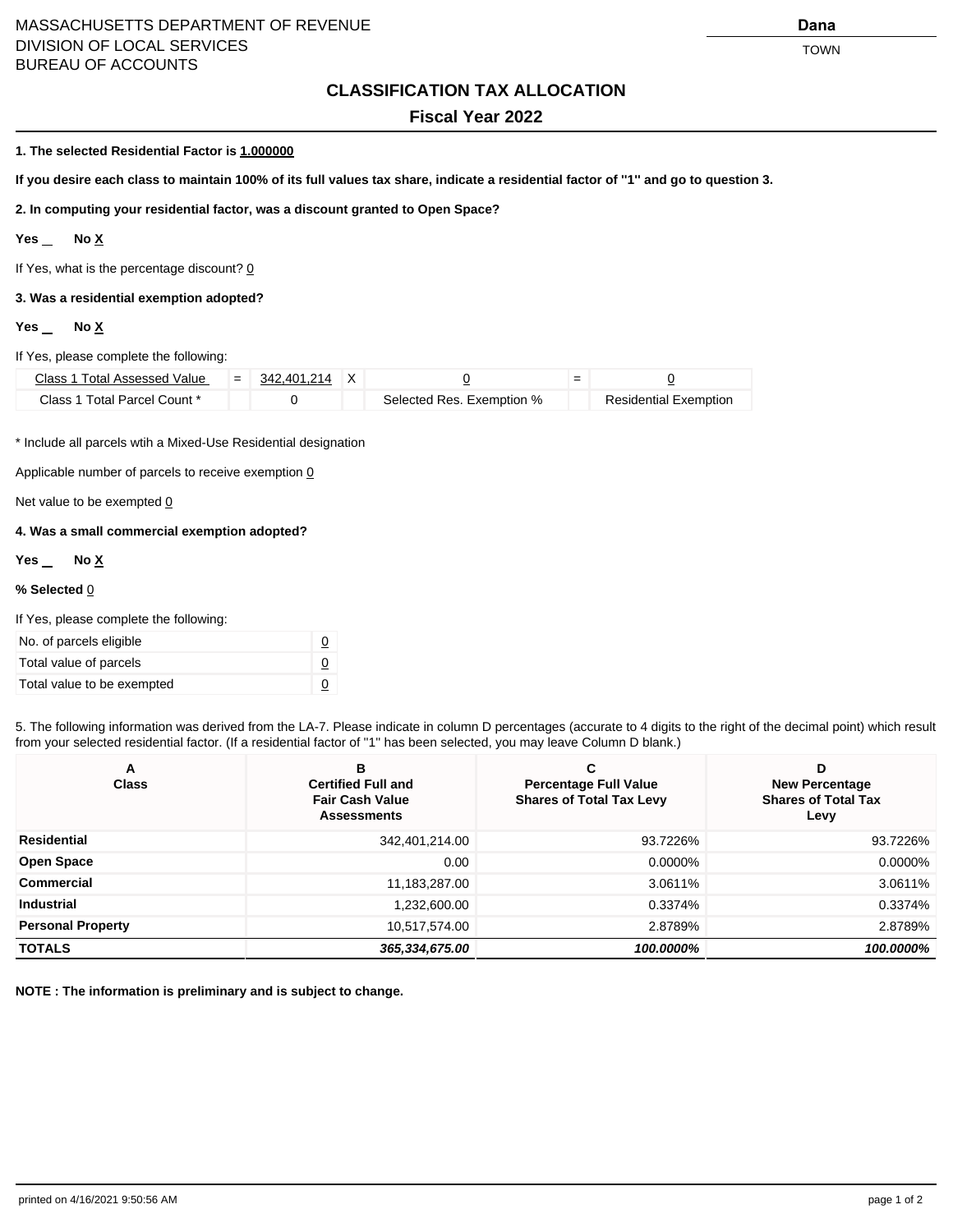#### MASSACHUSETTS DEPARTMENT OF REVENUE **Dana Dana Dana Dana** DIVISION OF LOCAL SERVICES TOWN TO A SERVICE SERVICE SERVICE SERVICE SERVICE SERVICE SERVICE SERVICE SERVICE S BUREAU OF ACCOUNTS

# **CLASSIFICATION TAX ALLOCATION**

## **Fiscal Year 2022**

7. We hereby attest that on (date), (time), at (place) in a public hearing on the issue of adopting the percentages for fiscal year 2022, that the Board of Assessors presented information and data relevant to making such determination and the fiscal effect of the available alternatives, and that the percentages set forth above were duly adopted in public session on (date).

8. The LA-5 excess capacity for the current fiscal year is calculated as 5,762.05

The LA-5 excess capacity for the prior fiscal year is calculated as 553.78

For cities : City Councilors, Aldermen, Mayor For towns : Board of Selectmen For districts : Prudential Committee or Commissioners

No signatures to display.

**Signatures**

**Documents**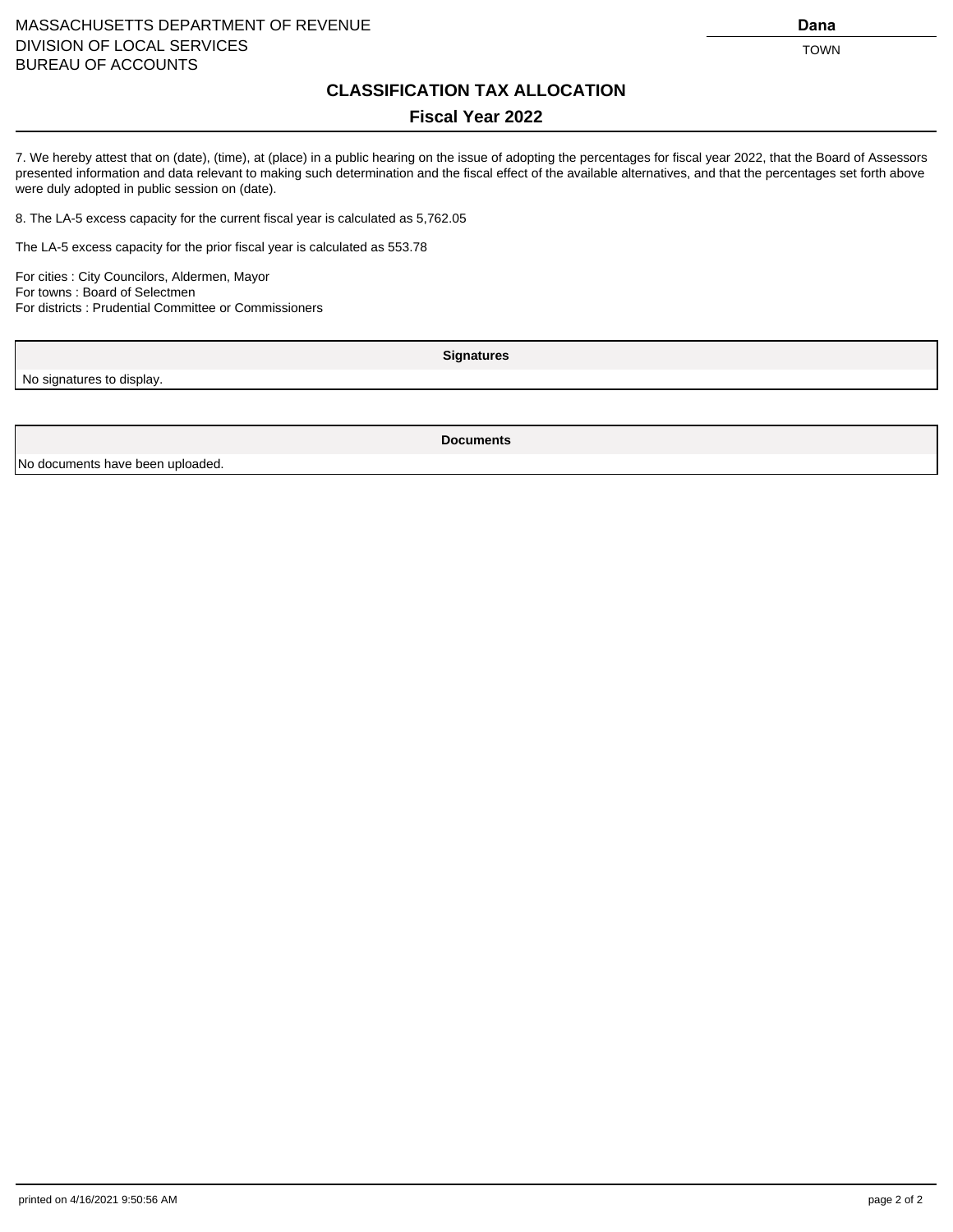**TAX RATE RECAPITULATION Fiscal Year 2022**

#### **I. TAX RATE SUMMARY**

- Ia. Total amount to be raised (from page 2, IIe)  $$9,099,632.91$
- Ib. Total estimated receipts and other revenue sources (from page 2, IIIe) 2,125,393.96
- Ic. Tax Levy (Ia minus Ib) \$ 6,974,238.95
- Id. Distribution of Tax Rates and levies

| <b>CLASS</b>         | (b)<br>Levy percentage<br>(from LA5) | (c)<br>Ic above times<br>each percent in col<br>(b) | (d)<br><b>Valuation by class</b><br>$(from LA-5)$ | (e)<br><b>Tax Rates</b><br>(c) / (d) x 1000 | (f)<br>Levy by class<br>(d) x (e) / 1000 |  |
|----------------------|--------------------------------------|-----------------------------------------------------|---------------------------------------------------|---------------------------------------------|------------------------------------------|--|
| <b>Residential</b>   | 93.7226                              | 6,536,438.07                                        | 342,401,214.00                                    | 19.09                                       | 6,536,439.18                             |  |
| <b>Net of Exempt</b> |                                      |                                                     |                                                   |                                             |                                          |  |
| <b>Open Space</b>    | 0.0000                               | 0.00                                                | 0.00                                              | 0.00                                        | 0.00                                     |  |
| <b>Commercial</b>    | 3.0611                               | 213,488.43                                          | 11,183,287.00                                     | 19.09                                       | 213,488.95                               |  |
| <b>Net of Exempt</b> |                                      |                                                     |                                                   |                                             |                                          |  |
| <b>Industrial</b>    | 0.3374                               | 23,531.08                                           | 1,232,600.00                                      | 19.09                                       | 23,530.33                                |  |
| <b>SUBTOTAL</b>      | 97.1211                              |                                                     | 354,817,101.00                                    |                                             | 6,773,458.46                             |  |
| Personal             | 2.8789                               | 200,781.37                                          | 10,517,574.00                                     | 19.09                                       | 200,780.49                               |  |
| <b>TOTAL</b>         | 100.0000                             |                                                     | 365,334,675.00                                    |                                             | 6,974,238.95                             |  |

MUST EQUAL 1C

**Signatures**

No signatures to display.

Do Not Write Below This Line --- For Department of Revenue Use Only

Reviewed By: Bobbi Colburn **Date: Approved: Director of Accounts:**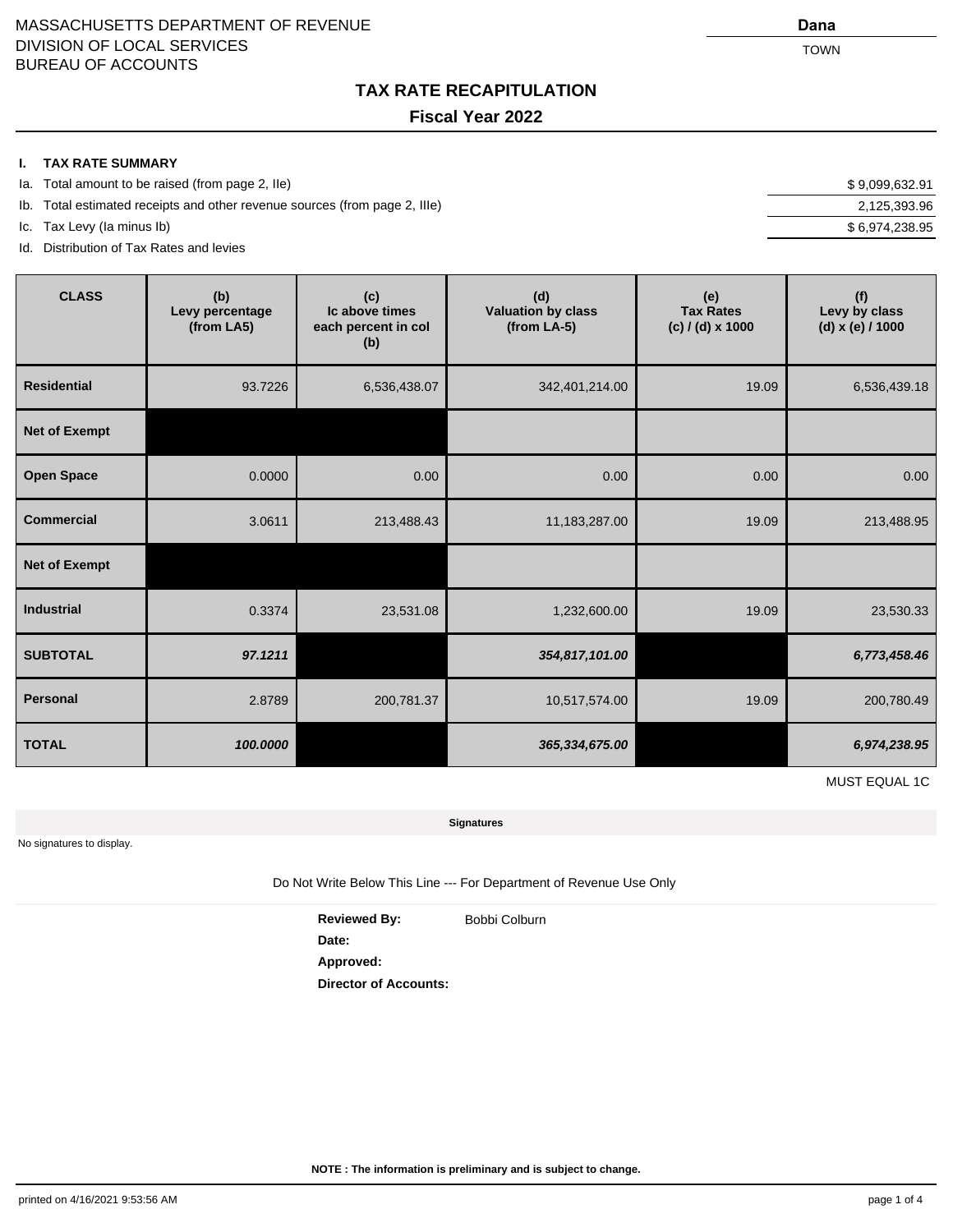**II. Amounts to be raised**

## **TAX RATE RECAPITULATION**

## **Fiscal Year 2022**

| lla.                                                                                                                                                                                                                                                                                                                                                                                                                                                                                                                                                                                                                                                                                                                                                                                                                                                                                                                                                                                                                                                                                                                                                                                                                                                                                                                                                                                                                                                                            | Appropriations (col.(b) through col.(g) from page 4)     |          | 8,968,203.39 |
|---------------------------------------------------------------------------------------------------------------------------------------------------------------------------------------------------------------------------------------------------------------------------------------------------------------------------------------------------------------------------------------------------------------------------------------------------------------------------------------------------------------------------------------------------------------------------------------------------------------------------------------------------------------------------------------------------------------------------------------------------------------------------------------------------------------------------------------------------------------------------------------------------------------------------------------------------------------------------------------------------------------------------------------------------------------------------------------------------------------------------------------------------------------------------------------------------------------------------------------------------------------------------------------------------------------------------------------------------------------------------------------------------------------------------------------------------------------------------------|----------------------------------------------------------|----------|--------------|
|                                                                                                                                                                                                                                                                                                                                                                                                                                                                                                                                                                                                                                                                                                                                                                                                                                                                                                                                                                                                                                                                                                                                                                                                                                                                                                                                                                                                                                                                                 | Other amounts to be raised                               |          |              |
|                                                                                                                                                                                                                                                                                                                                                                                                                                                                                                                                                                                                                                                                                                                                                                                                                                                                                                                                                                                                                                                                                                                                                                                                                                                                                                                                                                                                                                                                                 | Amounts certified for tax title purposes<br>1.           | 0.00     |              |
|                                                                                                                                                                                                                                                                                                                                                                                                                                                                                                                                                                                                                                                                                                                                                                                                                                                                                                                                                                                                                                                                                                                                                                                                                                                                                                                                                                                                                                                                                 | Debt and interest charges not included on page 4<br>2.   | 0.00     |              |
|                                                                                                                                                                                                                                                                                                                                                                                                                                                                                                                                                                                                                                                                                                                                                                                                                                                                                                                                                                                                                                                                                                                                                                                                                                                                                                                                                                                                                                                                                 | <b>Final Awards</b><br>3.                                | 0.00     |              |
|                                                                                                                                                                                                                                                                                                                                                                                                                                                                                                                                                                                                                                                                                                                                                                                                                                                                                                                                                                                                                                                                                                                                                                                                                                                                                                                                                                                                                                                                                 | <b>Retained Earnings Deficit</b><br>4.                   | 0.00     |              |
|                                                                                                                                                                                                                                                                                                                                                                                                                                                                                                                                                                                                                                                                                                                                                                                                                                                                                                                                                                                                                                                                                                                                                                                                                                                                                                                                                                                                                                                                                 | Total cherry sheet offsets (see cherry sheet 1-ER)<br>5. | 5,695.00 |              |
|                                                                                                                                                                                                                                                                                                                                                                                                                                                                                                                                                                                                                                                                                                                                                                                                                                                                                                                                                                                                                                                                                                                                                                                                                                                                                                                                                                                                                                                                                 | Revenue deficits<br>6.                                   | 0.00     |              |
|                                                                                                                                                                                                                                                                                                                                                                                                                                                                                                                                                                                                                                                                                                                                                                                                                                                                                                                                                                                                                                                                                                                                                                                                                                                                                                                                                                                                                                                                                 | Offset receipts deficits Ch. 44, Sec. 53E<br>7.          | 0.00     |              |
|                                                                                                                                                                                                                                                                                                                                                                                                                                                                                                                                                                                                                                                                                                                                                                                                                                                                                                                                                                                                                                                                                                                                                                                                                                                                                                                                                                                                                                                                                 | CPA other unappropriated/unreserved<br>8.                | 0.00     |              |
|                                                                                                                                                                                                                                                                                                                                                                                                                                                                                                                                                                                                                                                                                                                                                                                                                                                                                                                                                                                                                                                                                                                                                                                                                                                                                                                                                                                                                                                                                 | Snow and ice deficit Ch. 44, Sec. 31D<br>9.              | 0.00     |              |
|                                                                                                                                                                                                                                                                                                                                                                                                                                                                                                                                                                                                                                                                                                                                                                                                                                                                                                                                                                                                                                                                                                                                                                                                                                                                                                                                                                                                                                                                                 | 10. Other:                                               | 0.00     |              |
|                                                                                                                                                                                                                                                                                                                                                                                                                                                                                                                                                                                                                                                                                                                                                                                                                                                                                                                                                                                                                                                                                                                                                                                                                                                                                                                                                                                                                                                                                 | TOTAL IIb (Total lines 1 through 10)                     |          | 5,695.00     |
| IIc.                                                                                                                                                                                                                                                                                                                                                                                                                                                                                                                                                                                                                                                                                                                                                                                                                                                                                                                                                                                                                                                                                                                                                                                                                                                                                                                                                                                                                                                                            | State and county cherry sheet charges (C.S. 1-EC)        |          | 36,276.00    |
| Ild.                                                                                                                                                                                                                                                                                                                                                                                                                                                                                                                                                                                                                                                                                                                                                                                                                                                                                                                                                                                                                                                                                                                                                                                                                                                                                                                                                                                                                                                                            | Allowance for abatements and exemptions (overlay)        |          | 89,458.52    |
| lle.                                                                                                                                                                                                                                                                                                                                                                                                                                                                                                                                                                                                                                                                                                                                                                                                                                                                                                                                                                                                                                                                                                                                                                                                                                                                                                                                                                                                                                                                            | Total amount to be raised (Total IIa through IId)        |          | 9,099,632.91 |
| IIb.<br>III. Estimated receipts and other revenue sources<br>Illa. Estimated receipts - State<br>Cherry sheet estimated receipts (C.S. 1-ER Total)<br>645,887.00<br>1.<br>Massachusetts school building authority payments<br>2.<br>0.00<br><b>TOTAL IIIa</b><br>IIIb. Estimated receipts - Local<br>Local receipts not allocated (page 3, col (b) Line 24)<br>738,468.22<br>1.<br>Offset Receipts (Schedule A-1)<br>2.<br>0.00<br>Enterprise Funds (Schedule A-2)<br>3.<br>34,000.00<br>Community Preservation Funds (See Schedule A-4)<br>4.<br>0.00<br><b>TOTAL IIIb</b><br>IIIc. Revenue sources appropriated for particular purposes<br>Free cash (page 4, col (c))<br>682,038.74<br>1.<br>Other available funds (page 4, col (d))<br>2.<br>25,000.00<br>TOTAL IIIc<br>IIId. Other revenue sources appropriated specifically to reduce the tax rate<br>1a. Free cashappropriated on or before June 30, 2021<br>0.00<br>1b. Free cashappropriated on or after July 1, 2021<br>0.00<br>Municipal light surplus<br>0.00<br>2.<br>3.<br>Other source:<br>0.00<br><b>TOTAL IIId</b><br>Ille. Total estimated receipts and other revenue sources<br>(Total IIIa through IIId)<br>IV. Summary of total amount to be raised and total receipts from all sources<br>Total amount to be raised (from Ile)<br>a.<br>Total estimated receipts and other revenue sources (from IIIe)<br>2,125,393.96<br>b.<br>Total real and personal property tax levy (from Ic)<br>6,974,238.95<br>c. |                                                          |          |              |
|                                                                                                                                                                                                                                                                                                                                                                                                                                                                                                                                                                                                                                                                                                                                                                                                                                                                                                                                                                                                                                                                                                                                                                                                                                                                                                                                                                                                                                                                                 |                                                          |          |              |
|                                                                                                                                                                                                                                                                                                                                                                                                                                                                                                                                                                                                                                                                                                                                                                                                                                                                                                                                                                                                                                                                                                                                                                                                                                                                                                                                                                                                                                                                                 |                                                          |          |              |
|                                                                                                                                                                                                                                                                                                                                                                                                                                                                                                                                                                                                                                                                                                                                                                                                                                                                                                                                                                                                                                                                                                                                                                                                                                                                                                                                                                                                                                                                                 |                                                          |          |              |
|                                                                                                                                                                                                                                                                                                                                                                                                                                                                                                                                                                                                                                                                                                                                                                                                                                                                                                                                                                                                                                                                                                                                                                                                                                                                                                                                                                                                                                                                                 |                                                          |          | 645,887.00   |
|                                                                                                                                                                                                                                                                                                                                                                                                                                                                                                                                                                                                                                                                                                                                                                                                                                                                                                                                                                                                                                                                                                                                                                                                                                                                                                                                                                                                                                                                                 |                                                          |          |              |
|                                                                                                                                                                                                                                                                                                                                                                                                                                                                                                                                                                                                                                                                                                                                                                                                                                                                                                                                                                                                                                                                                                                                                                                                                                                                                                                                                                                                                                                                                 |                                                          |          |              |
|                                                                                                                                                                                                                                                                                                                                                                                                                                                                                                                                                                                                                                                                                                                                                                                                                                                                                                                                                                                                                                                                                                                                                                                                                                                                                                                                                                                                                                                                                 |                                                          |          |              |
|                                                                                                                                                                                                                                                                                                                                                                                                                                                                                                                                                                                                                                                                                                                                                                                                                                                                                                                                                                                                                                                                                                                                                                                                                                                                                                                                                                                                                                                                                 |                                                          |          |              |
|                                                                                                                                                                                                                                                                                                                                                                                                                                                                                                                                                                                                                                                                                                                                                                                                                                                                                                                                                                                                                                                                                                                                                                                                                                                                                                                                                                                                                                                                                 |                                                          |          |              |
|                                                                                                                                                                                                                                                                                                                                                                                                                                                                                                                                                                                                                                                                                                                                                                                                                                                                                                                                                                                                                                                                                                                                                                                                                                                                                                                                                                                                                                                                                 |                                                          |          | 772,468.22   |
|                                                                                                                                                                                                                                                                                                                                                                                                                                                                                                                                                                                                                                                                                                                                                                                                                                                                                                                                                                                                                                                                                                                                                                                                                                                                                                                                                                                                                                                                                 |                                                          |          |              |
|                                                                                                                                                                                                                                                                                                                                                                                                                                                                                                                                                                                                                                                                                                                                                                                                                                                                                                                                                                                                                                                                                                                                                                                                                                                                                                                                                                                                                                                                                 |                                                          |          |              |
|                                                                                                                                                                                                                                                                                                                                                                                                                                                                                                                                                                                                                                                                                                                                                                                                                                                                                                                                                                                                                                                                                                                                                                                                                                                                                                                                                                                                                                                                                 |                                                          |          |              |
|                                                                                                                                                                                                                                                                                                                                                                                                                                                                                                                                                                                                                                                                                                                                                                                                                                                                                                                                                                                                                                                                                                                                                                                                                                                                                                                                                                                                                                                                                 |                                                          |          | 707,038.74   |
|                                                                                                                                                                                                                                                                                                                                                                                                                                                                                                                                                                                                                                                                                                                                                                                                                                                                                                                                                                                                                                                                                                                                                                                                                                                                                                                                                                                                                                                                                 |                                                          |          |              |
|                                                                                                                                                                                                                                                                                                                                                                                                                                                                                                                                                                                                                                                                                                                                                                                                                                                                                                                                                                                                                                                                                                                                                                                                                                                                                                                                                                                                                                                                                 |                                                          |          |              |
|                                                                                                                                                                                                                                                                                                                                                                                                                                                                                                                                                                                                                                                                                                                                                                                                                                                                                                                                                                                                                                                                                                                                                                                                                                                                                                                                                                                                                                                                                 |                                                          |          |              |
|                                                                                                                                                                                                                                                                                                                                                                                                                                                                                                                                                                                                                                                                                                                                                                                                                                                                                                                                                                                                                                                                                                                                                                                                                                                                                                                                                                                                                                                                                 |                                                          |          |              |
|                                                                                                                                                                                                                                                                                                                                                                                                                                                                                                                                                                                                                                                                                                                                                                                                                                                                                                                                                                                                                                                                                                                                                                                                                                                                                                                                                                                                                                                                                 |                                                          |          |              |
|                                                                                                                                                                                                                                                                                                                                                                                                                                                                                                                                                                                                                                                                                                                                                                                                                                                                                                                                                                                                                                                                                                                                                                                                                                                                                                                                                                                                                                                                                 |                                                          |          | 0.00         |
|                                                                                                                                                                                                                                                                                                                                                                                                                                                                                                                                                                                                                                                                                                                                                                                                                                                                                                                                                                                                                                                                                                                                                                                                                                                                                                                                                                                                                                                                                 |                                                          |          | 2,125,393.96 |
|                                                                                                                                                                                                                                                                                                                                                                                                                                                                                                                                                                                                                                                                                                                                                                                                                                                                                                                                                                                                                                                                                                                                                                                                                                                                                                                                                                                                                                                                                 |                                                          |          |              |
|                                                                                                                                                                                                                                                                                                                                                                                                                                                                                                                                                                                                                                                                                                                                                                                                                                                                                                                                                                                                                                                                                                                                                                                                                                                                                                                                                                                                                                                                                 |                                                          |          |              |
|                                                                                                                                                                                                                                                                                                                                                                                                                                                                                                                                                                                                                                                                                                                                                                                                                                                                                                                                                                                                                                                                                                                                                                                                                                                                                                                                                                                                                                                                                 |                                                          |          | 9,099,632.91 |
|                                                                                                                                                                                                                                                                                                                                                                                                                                                                                                                                                                                                                                                                                                                                                                                                                                                                                                                                                                                                                                                                                                                                                                                                                                                                                                                                                                                                                                                                                 |                                                          |          |              |
|                                                                                                                                                                                                                                                                                                                                                                                                                                                                                                                                                                                                                                                                                                                                                                                                                                                                                                                                                                                                                                                                                                                                                                                                                                                                                                                                                                                                                                                                                 |                                                          |          |              |
|                                                                                                                                                                                                                                                                                                                                                                                                                                                                                                                                                                                                                                                                                                                                                                                                                                                                                                                                                                                                                                                                                                                                                                                                                                                                                                                                                                                                                                                                                 |                                                          |          |              |

d. Total receipts from all sources (total IVb plus IVc) **9,099,632.91**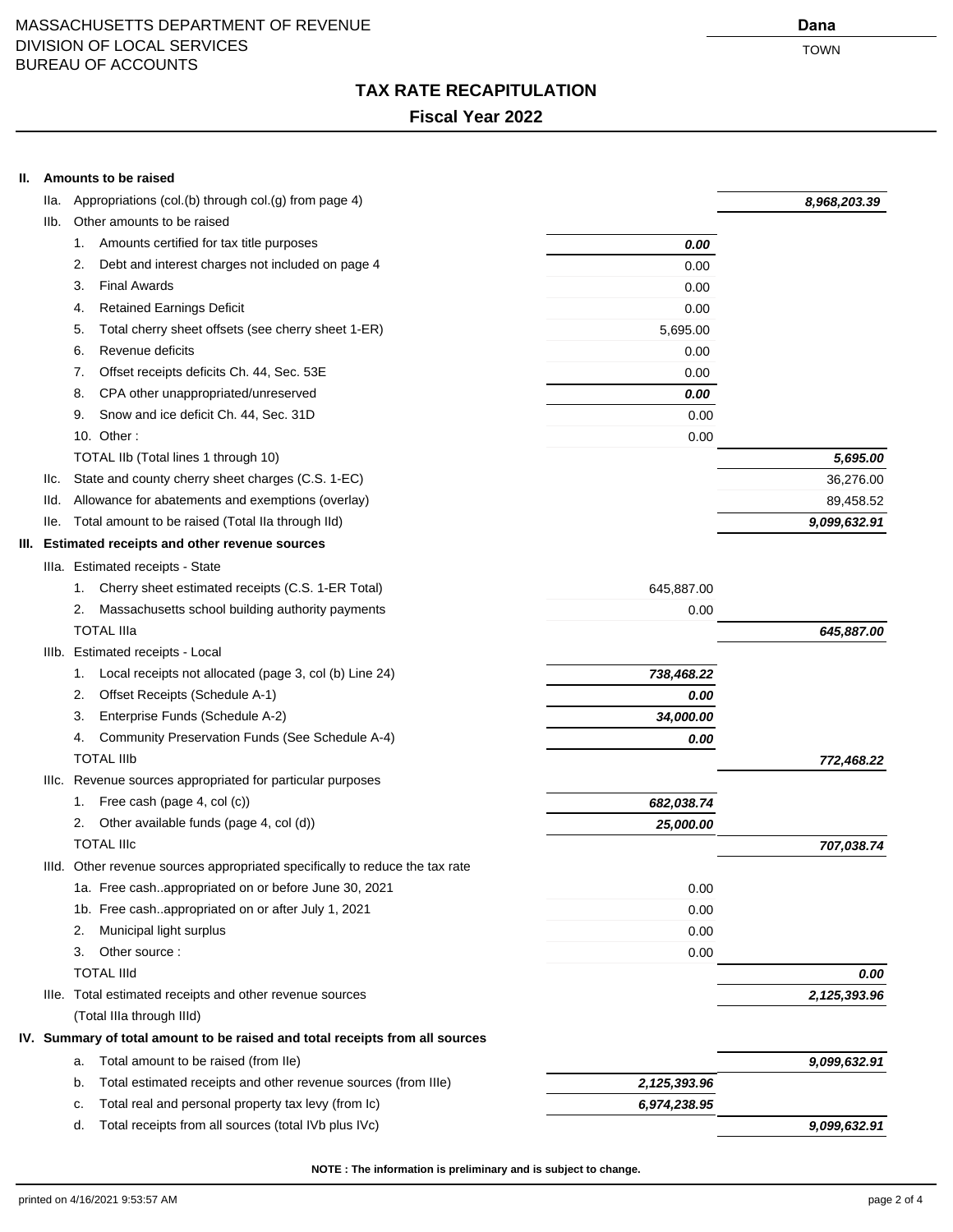#### **TAX RATE RECAPITULATION**

#### **Fiscal Year 2022**

#### LOCAL RECEIPTS NOT ALLOCATED \*

|                   |                | <b>Receipt Type Description</b>                   | (a)<br><b>Actual Receipts</b><br>Fiscal 2021 | (b)<br><b>Estimated Receipts</b><br>Fiscal 2022 |
|-------------------|----------------|---------------------------------------------------|----------------------------------------------|-------------------------------------------------|
| $=\Rightarrow$ 1. |                | <b>MOTOR VEHICLE EXCISE</b>                       | 471,762.27                                   | 444,000.00                                      |
|                   | 2.             | <b>OTHER EXCISE</b>                               |                                              |                                                 |
| $==$              |                | a.Meals                                           | 0.00                                         | 0.00                                            |
| $==$              |                | b.Room                                            | 0.00                                         | 0.00                                            |
| $==$              |                | c.Other                                           | 0.00                                         | 0.00                                            |
| ==>               |                | d.Cannabis                                        | 0.00                                         | 0.00                                            |
| $==$              | 3.             | PENALTIES AND INTEREST ON TAXES AND EXCISES       | 35,968.70                                    | 23,192.22                                       |
| $==$              | 4.             | <b>PAYMENTS IN LIEU OF TAXES</b>                  | 15,637.48                                    | 12,000.00                                       |
|                   | 5.             | <b>CHARGES FOR SERVICES - WATER</b>               | 0.00                                         | 0.00                                            |
|                   | 6.             | <b>CHARGES FOR SERVICES - SEWER</b>               | 0.00                                         | 0.00                                            |
|                   | 7 <sub>1</sub> | <b>CHARGES FOR SERVICES - HOSPITAL</b>            | 0.00                                         | 0.00                                            |
|                   | 8.             | <b>CHARGES FOR SERVICES - SOLID WASTE FEES</b>    | 0.00                                         | 0.00                                            |
|                   | 9.             | OTHER CHARGES FOR SERVICES                        | 193,067.10                                   | 150,000.00                                      |
|                   |                | 10. FEES                                          | 47,263.84                                    | 27,515.00                                       |
|                   |                | a.Cannabis Impact Fee                             | 0.00                                         | 0.00                                            |
|                   |                | b.Community Impact Fee Short Term Rentals         | 0.00                                         | 0.00                                            |
|                   |                | 11. RENTALS                                       | 22,325.86                                    | 16,001.00                                       |
|                   |                | 12. DEPARTMENTAL REVENUE - SCHOOLS                | 0.00                                         | 0.00                                            |
|                   |                | 13. DEPARTMENTAL REVENUE - LIBRARIES              | 0.00                                         | 0.00                                            |
|                   |                | 14. DEPARTMENTAL REVENUE - CEMETERIES             | 0.00                                         | 0.00                                            |
|                   |                | 15. DEPARTMENTAL REVENUE - RECREATION             | 0.00                                         | 0.00                                            |
|                   |                | 16. OTHER DEPARTMENTAL REVENUE                    | 15,801.49                                    | 0.00                                            |
|                   |                | 17. LICENSES AND PERMITS                          | 61,678.75                                    | 48,760.00                                       |
|                   |                | 18. SPECIAL ASSESSMENTS                           | 0.00                                         | 0.00                                            |
|                   |                | $\equiv$ 19. FINES AND FORFEITS                   | 7,864.90                                     | 7,800.00                                        |
| $==$              |                | 20. INVESTMENT INCOME                             | 42,687.34                                    | 9,200.00                                        |
| $==$              |                | 21. MEDICAID REIMBURSEMENT                        | 0.00                                         | 0.00                                            |
|                   |                | ==> 22. MISCELLANEOUS RECURRING (UPLOAD REQUIRED) | 0.00                                         | 0.00                                            |
|                   |                | 23. MISCELLANEOUS NON-RECURRING (UPLOAD REQUIRED) | 0.00                                         | 0.00                                            |
|                   |                | 24. Totals                                        | 914,057.73                                   | 738,468.22                                      |

**Signatures**

No signatures to display.

\* Do not include receipts in columns (a) or (b) that were voted by the City / Town / District Council or Town Meeting as offset receipts on Schedule A-1, enterprise funds on Schedule A-2, or departmental revolving funds per Chapter 44, Section 53E 1/2. Written documentation should be submitted to support increases / decreases of estimated receipts to actual receipts.

==> Written documentation should be submitted to support increases/ decreases of FY 2022 estimated receipts to FY 2021 estimated receipts to be used in calculating the Municipal Revenue Growth Factor (MRGF).